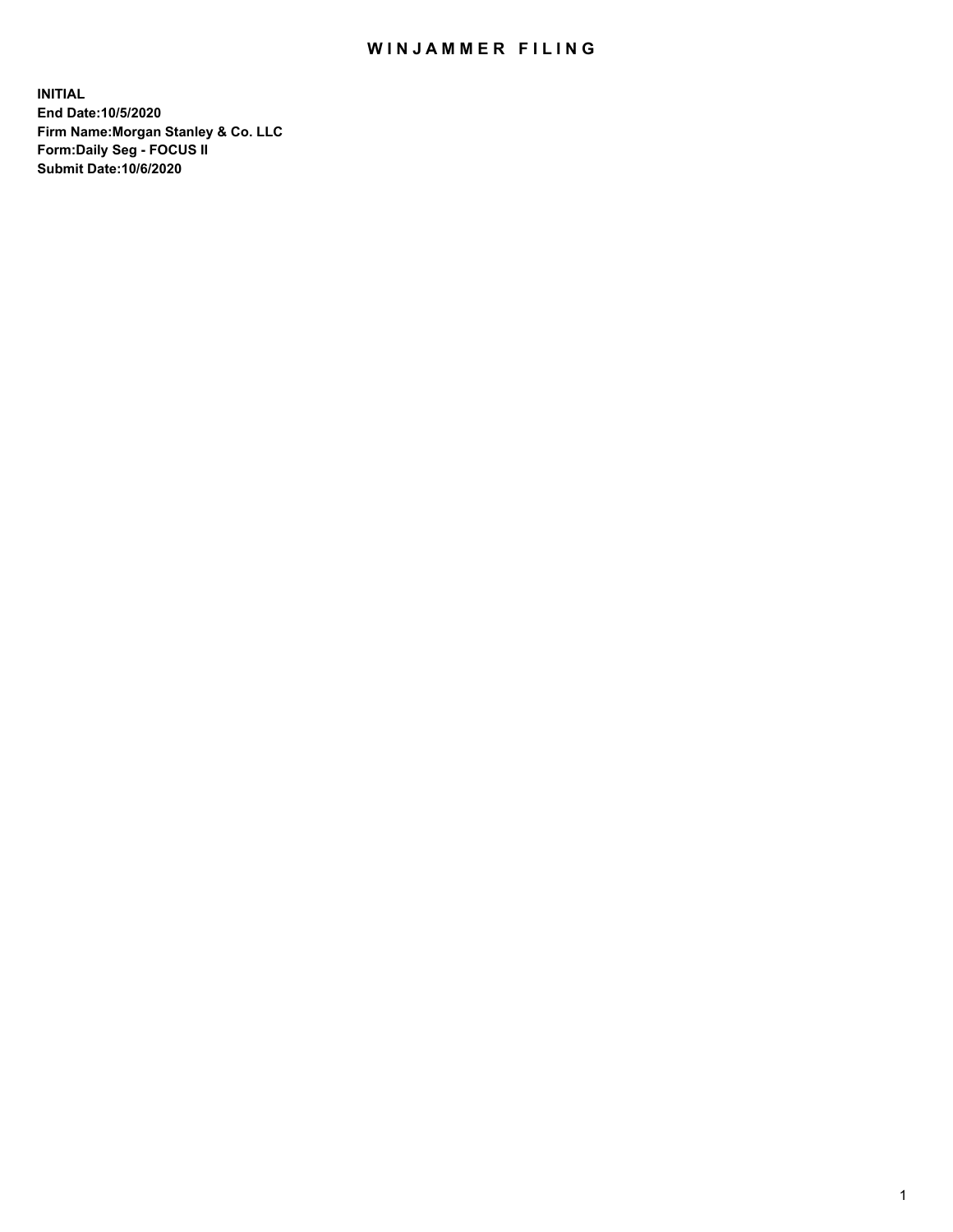**INITIAL End Date:10/5/2020 Firm Name:Morgan Stanley & Co. LLC Form:Daily Seg - FOCUS II Submit Date:10/6/2020 Daily Segregation - Cover Page**

| Name of Company                                                                                                                                                                                                                                                                                                                | Morgan Stanley & Co. LLC                                |
|--------------------------------------------------------------------------------------------------------------------------------------------------------------------------------------------------------------------------------------------------------------------------------------------------------------------------------|---------------------------------------------------------|
| <b>Contact Name</b>                                                                                                                                                                                                                                                                                                            | <b>Ikram Shah</b>                                       |
| <b>Contact Phone Number</b>                                                                                                                                                                                                                                                                                                    | 212-276-0963                                            |
| <b>Contact Email Address</b>                                                                                                                                                                                                                                                                                                   | Ikram.shah@morganstanley.com                            |
| FCM's Customer Segregated Funds Residual Interest Target (choose one):<br>a. Minimum dollar amount: ; or<br>b. Minimum percentage of customer segregated funds required:% ; or<br>c. Dollar amount range between: and; or<br>d. Percentage range of customer segregated funds required between: % and %.                       | 235,000,000<br><u>0</u><br><u>00</u><br><u>00</u>       |
| FCM's Customer Secured Amount Funds Residual Interest Target (choose one):<br>a. Minimum dollar amount: ; or<br>b. Minimum percentage of customer secured funds required:% ; or<br>c. Dollar amount range between: and; or<br>d. Percentage range of customer secured funds required between:% and%.                           | 140,000,000<br><u>0</u><br><u>0 0</u><br>0 <sub>0</sub> |
| FCM's Cleared Swaps Customer Collateral Residual Interest Target (choose one):<br>a. Minimum dollar amount: ; or<br>b. Minimum percentage of cleared swaps customer collateral required:% ; or<br>c. Dollar amount range between: and; or<br>d. Percentage range of cleared swaps customer collateral required between:% and%. | 92,000,000<br><u>0</u><br><u>00</u><br>00               |

Attach supporting documents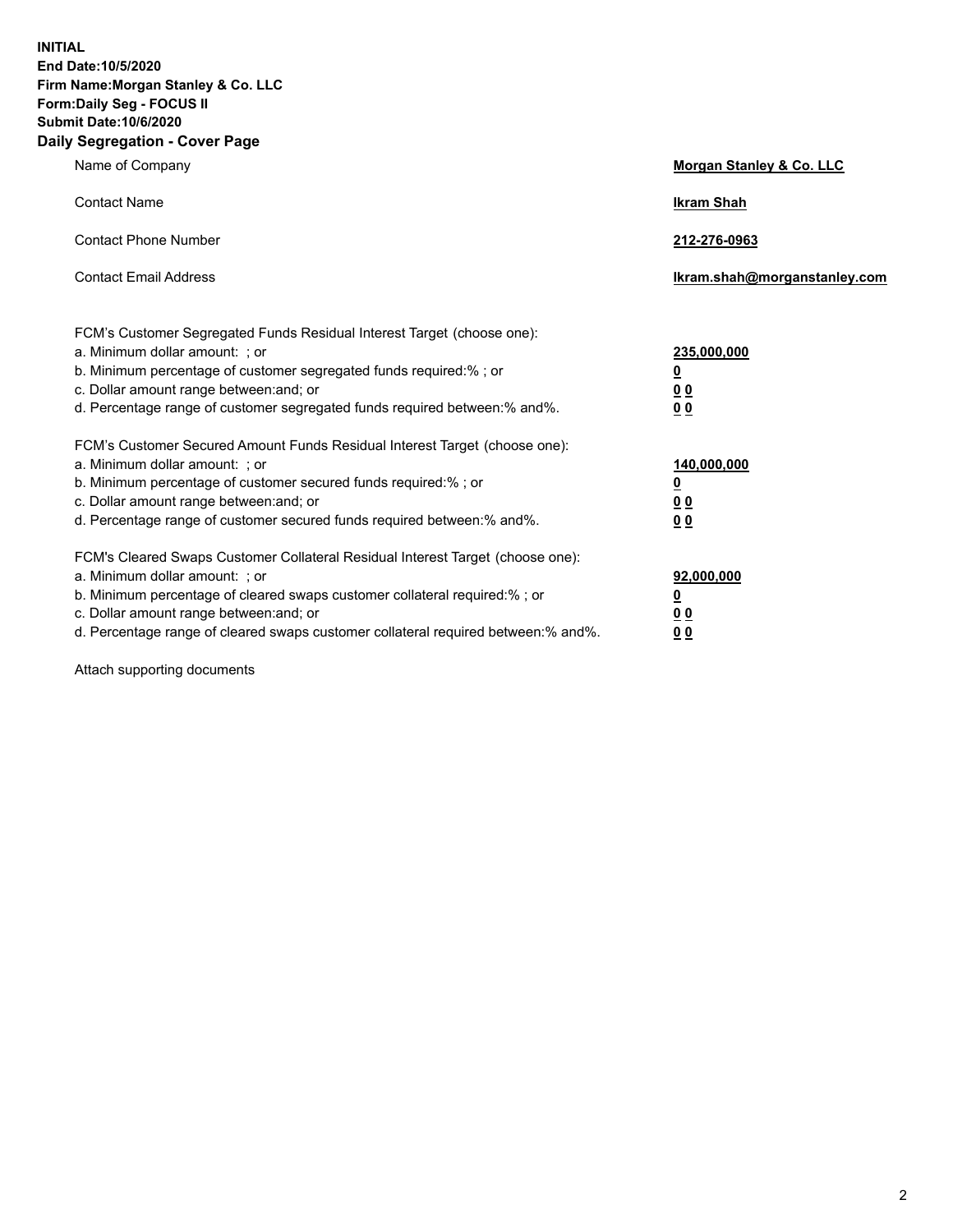## **INITIAL End Date:10/5/2020 Firm Name:Morgan Stanley & Co. LLC Form:Daily Seg - FOCUS II Submit Date:10/6/2020**

## **Daily Segregation - Secured Amounts**

|          | Foreign Futures and Foreign Options Secured Amounts                                                       |                           |
|----------|-----------------------------------------------------------------------------------------------------------|---------------------------|
|          | Amount required to be set aside pursuant to law, rule or regulation of a foreign                          | $0$ [7305]                |
|          | government or a rule of a self-regulatory organization authorized thereunder                              |                           |
| 1.       | Net ledger balance - Foreign Futures and Foreign Option Trading - All Customers                           |                           |
|          | A. Cash                                                                                                   | 4,483,278,548 [731        |
|          | B. Securities (at market)                                                                                 | 2,830,308,585 [731        |
| 2.<br>3. | Net unrealized profit (loss) in open futures contracts traded on a foreign board of trade                 | 127,037,386 [7325]        |
|          | Exchange traded options<br>a. Market value of open option contracts purchased on a foreign board of trade | 9,505,946 [7335]          |
|          | b. Market value of open contracts granted (sold) on a foreign board of trade                              | -14,480,257 [7337]        |
| 4.       | Net equity (deficit) (add lines 1.2. and 3.)                                                              | 7,435,650,208 [734        |
| 5.       | Account liquidating to a deficit and account with a debit balances - gross amount                         | 82,023,310 [7351]         |
|          | Less: amount offset by customer owned securities                                                          | <u>-81,593,999</u> [7352] |
| 6.       | Amount required to be set aside as the secured amount - Net Liquidating Equity                            | 7,436,079,519 [735        |
|          | Method (add lines 4 and 5)                                                                                |                           |
| 7.       | Greater of amount required to be set aside pursuant to foreign jurisdiction (above) or line               | 7,436,079,519 [736        |
|          | 6.                                                                                                        |                           |
|          | FUNDS DEPOSITED IN SEPARATE REGULATION 30.7 ACCOUNTS                                                      |                           |
| 1.       | Cash in banks                                                                                             |                           |
|          | A. Banks located in the United States                                                                     | 394,466,755 [7500]        |
|          | B. Other banks qualified under Regulation 30.7                                                            | 628,605,741 [7520]        |
|          |                                                                                                           | [7530]                    |
| 2.       | Securities                                                                                                |                           |
|          | A. In safekeeping with banks located in the United States                                                 | 612,007,842 [7540]        |
|          | B. In safekeeping with other banks qualified under Regulation 30.7                                        | 0 [7560] 612,007,84       |
| 3.       | Equities with registered futures commission merchants                                                     |                           |
|          | A. Cash                                                                                                   | 25,205,379 [7580]         |
|          | <b>B.</b> Securities                                                                                      | $0$ [7590]                |
|          | C. Unrealized gain (loss) on open futures contracts                                                       | $-663,117$ [7600]         |
|          | D. Value of long option contracts                                                                         | $0$ [7610]                |
|          | E. Value of short option contracts                                                                        | 0 [7615] 24,542,262       |
| 4.       | Amounts held by clearing organizations of foreign boards of trade                                         |                           |
|          | A. Cash                                                                                                   | $0$ [7640]                |
|          | <b>B.</b> Securities                                                                                      | $0$ [7650]                |
|          | C. Amount due to (from) clearing organization - daily variation                                           | $0$ [7660]                |
|          | D. Value of long option contracts                                                                         | $0$ [7670]                |
|          | E. Value of short option contracts                                                                        | 0 [7675] 0 [7680]         |
| 5.       | Amounts held by members of foreign boards of trade                                                        |                           |
|          | A. Cash                                                                                                   | 3,655,049,584 [770        |
|          | <b>B.</b> Securities                                                                                      | 2,218,300,743 [771        |
|          | C. Unrealized gain (loss) on open futures contracts                                                       | 127,700,502 [7720]        |
|          | D. Value of long option contracts                                                                         | 9,505,946 [7730]          |
|          | E. Value of short option contracts                                                                        | -14,480,257 [7735]        |
|          |                                                                                                           | [7740]                    |
| 6.       | Amounts with other depositories designated by a foreign board of trade                                    | $0$ [7760]                |
| 7.       | Segregated funds on hand                                                                                  | $0$ [7765]                |
| 8.       | Total funds in separate section 30.7 accounts                                                             | 7,655,699,118 [777        |
| 9.       | Excess (deficiency) Set Aside for Secured Amount (subtract line 7 Secured Statement                       | 219,619,599 [7380]        |
|          | Page 1 from Line 8)                                                                                       |                           |

- 10. Management Target Amount for Excess funds in separate section 30.7 accounts **140,000,000** [7780]
- 11. Excess (deficiency) funds in separate 30.7 accounts over (under) Management Target **79,619,599** [7785]

**78,548** [7315] **08,585** [7317]

50,208 [7345] Less: amount offset by customer owned securities **-81,593,999** [7352] **429,311** [7354] **79,519** [7355]

## **79,519** [7360]

**6,755** [7500] B. Other banks qualified under Regulation 30.7 **628,605,741** [7520] **1,023,072,496**

**7,842** [7540] B. In safe **612,007,842** [7570]

E. Value of short option contracts **0** [7615] **24,542,262** [7620]

A. 584<sub>[7700]</sub> **00,743** [7710] C. Unrealized gain (loss) on open futures contracts **127,700,502** [7720] E. Value of short option contracts **-14,480,257** [7735] **5,996,076,518** 89.118 [7770] **219,619,599** [7380]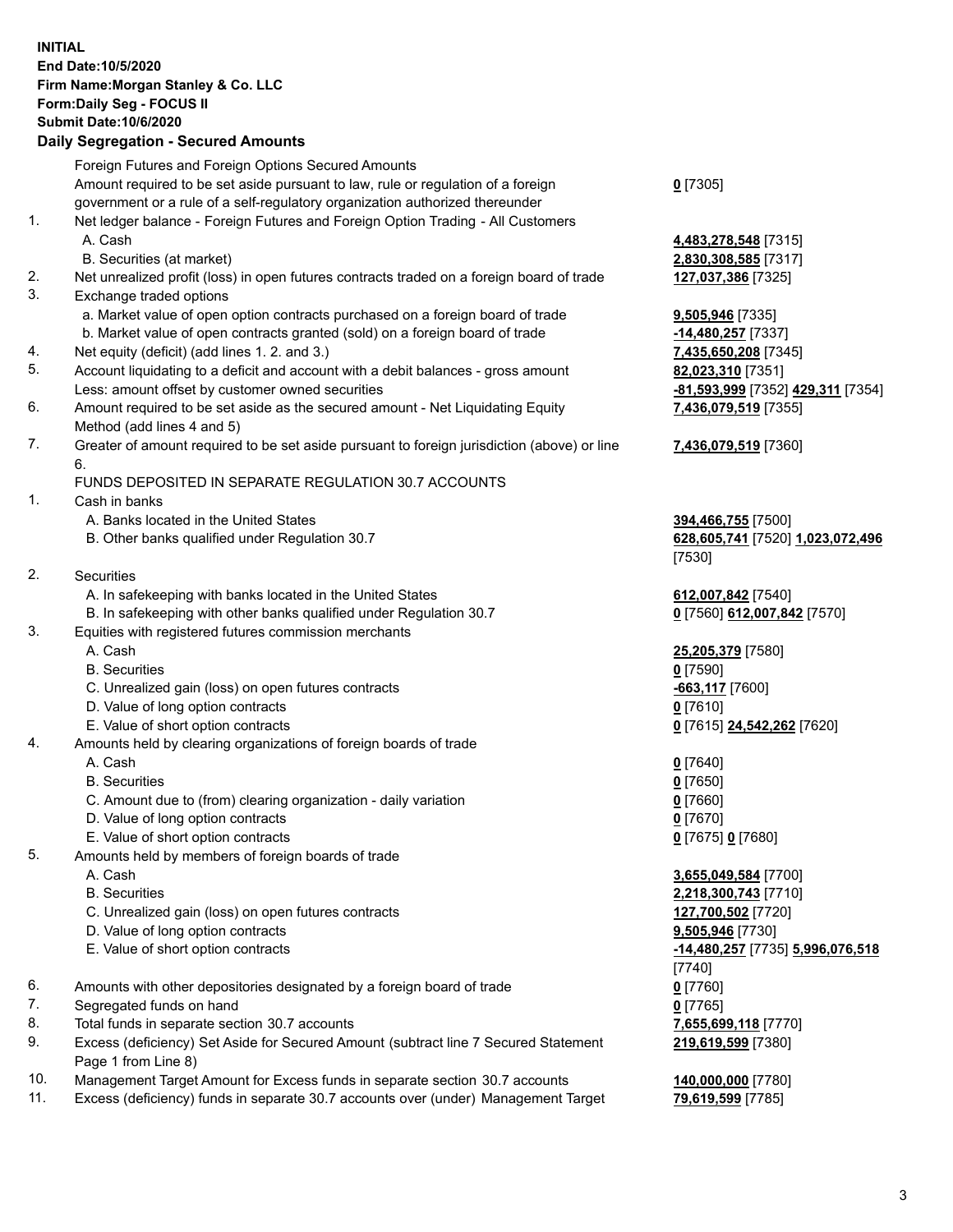|                | <b>INITIAL</b><br>End Date: 10/5/2020<br>Firm Name: Morgan Stanley & Co. LLC<br>Form: Daily Seg - FOCUS II<br><b>Submit Date: 10/6/2020</b><br>Daily Segregation - Segregation Statement |                                    |
|----------------|------------------------------------------------------------------------------------------------------------------------------------------------------------------------------------------|------------------------------------|
|                | SEGREGATION REQUIREMENTS(Section 4d(2) of the CEAct)                                                                                                                                     |                                    |
| 1 <sub>1</sub> | Net ledger balance                                                                                                                                                                       |                                    |
|                | A. Cash                                                                                                                                                                                  | 16,356,163,822 [7010]              |
|                | B. Securities (at market)                                                                                                                                                                | 8,912,647,618 [7020]               |
| 2.             | Net unrealized profit (loss) in open futures contracts traded on a contract market                                                                                                       | -164,531,723 [7030]                |
| 3.             | Exchange traded options                                                                                                                                                                  |                                    |
|                | A. Add market value of open option contracts purchased on a contract market                                                                                                              | 469,667,221 [7032]                 |
|                | B. Deduct market value of open option contracts granted (sold) on a contract market                                                                                                      | -373,924,235 [7033]                |
| 4.             | Net equity (deficit) (add lines 1, 2 and 3)                                                                                                                                              | 25,200,022,703 [7040]              |
| 5.             | Accounts liquidating to a deficit and accounts with                                                                                                                                      |                                    |
|                | debit balances - gross amount                                                                                                                                                            | 648,874,727 [7045]                 |
|                | Less: amount offset by customer securities                                                                                                                                               | -648,076,694 [7047] 798,033 [7050] |
| 6.             | Amount required to be segregated (add lines 4 and 5)                                                                                                                                     | 25,200,820,736 [7060]              |
|                | FUNDS IN SEGREGATED ACCOUNTS                                                                                                                                                             |                                    |
| 7.             | Deposited in segregated funds bank accounts                                                                                                                                              |                                    |
|                | A. Cash                                                                                                                                                                                  | 3,583,993,901 [7070]               |
|                | B. Securities representing investments of customers' funds (at market)                                                                                                                   | $0$ [7080]                         |
|                | C. Securities held for particular customers or option customers in lieu of cash (at                                                                                                      | 1,382,729,138 [7090]               |
|                | market)                                                                                                                                                                                  |                                    |
| 8.             | Margins on deposit with derivatives clearing organizations of contract markets                                                                                                           |                                    |
|                | A. Cash                                                                                                                                                                                  | 12,875,214,112 [7100]              |
|                | B. Securities representing investments of customers' funds (at market)                                                                                                                   | $0$ [7110]                         |
|                | C. Securities held for particular customers or option customers in lieu of cash (at<br>market)                                                                                           | 7,529,918,480 [7120]               |
| 9.             | Net settlement from (to) derivatives clearing organizations of contract markets                                                                                                          | 109,663,148 [7130]                 |
| 10.            | Exchange traded options                                                                                                                                                                  |                                    |
|                | A. Value of open long option contracts                                                                                                                                                   | 469,667,221 [7132]                 |
|                | B. Value of open short option contracts                                                                                                                                                  | -373,924,235 [7133]                |
| 11.            | Net equities with other FCMs                                                                                                                                                             |                                    |
|                | A. Net liquidating equity                                                                                                                                                                | 10,377,355 [7140]                  |
|                | B. Securities representing investments of customers' funds (at market)                                                                                                                   | $0$ [7160]                         |
|                | C. Securities held for particular customers or option customers in lieu of cash (at<br>market)                                                                                           | $0$ [7170]                         |
| 12.            | Segregated funds on hand                                                                                                                                                                 | $0$ [7150]                         |
| 13.            | Total amount in segregation (add lines 7 through 12)                                                                                                                                     | 25,587,639,120 [7180]              |
| 14.            | Excess (deficiency) funds in segregation (subtract line 6 from line 13)                                                                                                                  | 386,818,384 [7190]                 |
| 15.            | Management Target Amount for Excess funds in segregation                                                                                                                                 | 235,000,000 [7194]                 |
| 16.            | Excess (deficiency) funds in segregation over (under) Management Target Amount                                                                                                           | 151,818,384 [7198]                 |

16. Excess (deficiency) funds in segregation over (under) Management Target Amount Excess